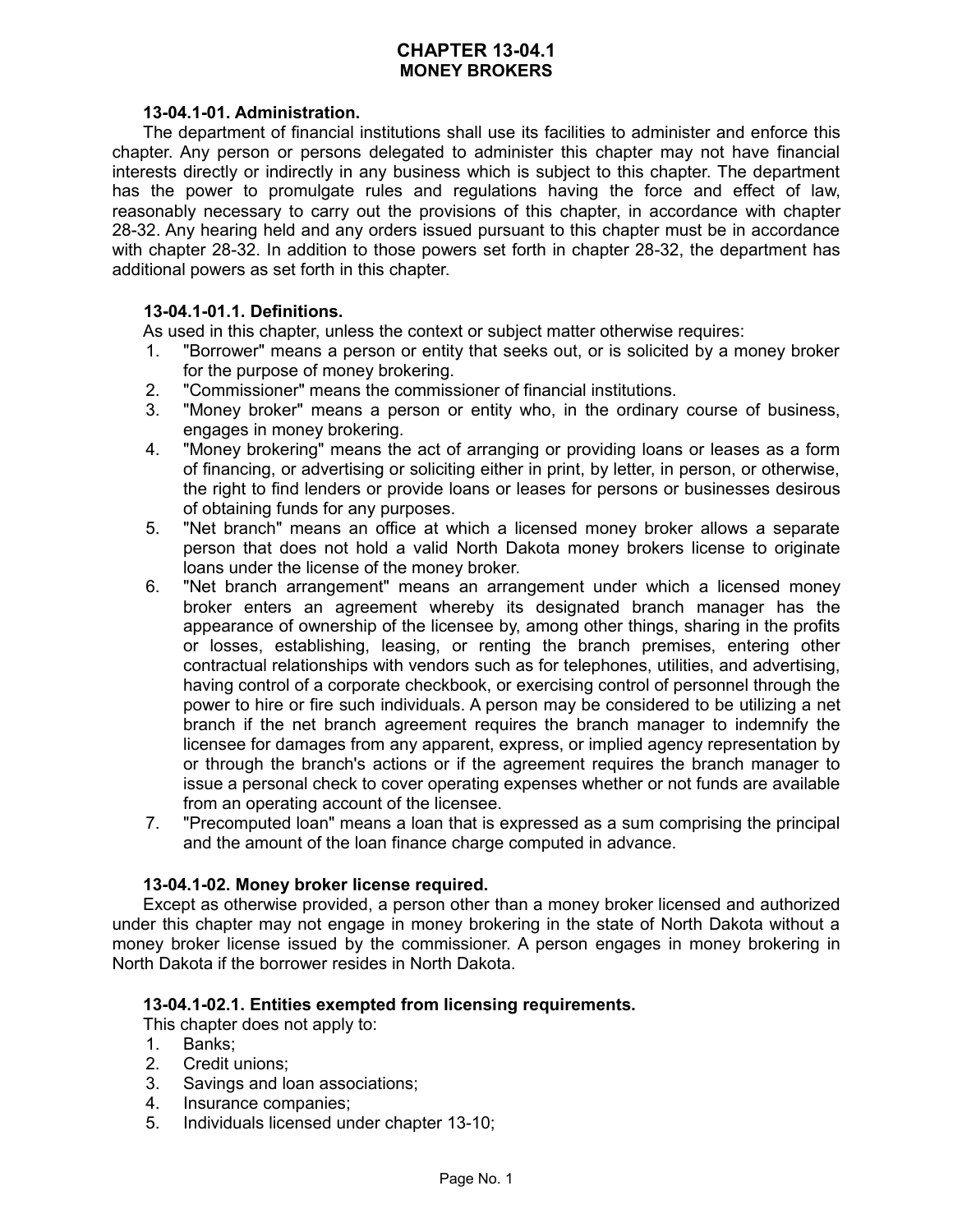- 6. State or federal agencies and employees of state or federal agencies solely pursuant to the individual's official duties as an employee of the state or federal agency;
- 7. Institutions chartered by the farm credit administration;
- 8. Trust companies;
- 9. Any other person or business regulated and licensed to lend money by the state of North Dakota;
- 10. A real estate broker, broker, or a real estate salesperson as defined in section 43-23-06.1 in the brokering of loans to assist a person in obtaining financing for real estate sold by the real estate broker, broker, or real estate salesperson;
- 11. Any person, retail seller, or manufacturer providing financing for its own property or inventory held as a normal course of business, or to leases on any real property;
- 12. A certified development corporation that qualifies as a nonprofit entity under section 501(c)(3) of the federal Internal Revenue Code [26 U.S.C. 501(c)(3)] in the offers of:
	- a. Loan products primarily limited to the small business administration, United States department of agriculture, or other government loan products; or
	- b. Nongovernmental loan products that are limited to loans to promote community development or home ownership, and these loans are offered with favorable terms including an interest rate at or below the wall street journal prime rate and loan fees of less than a quarter percent of the loan origination balance; or
- 13. A nonprofit corporation that qualifies as a nonprofit entity under section  $501(c)(3)$  of the Internal Revenue Code [26 U.S.C. 501(c)(3)] which is not primarily in the business of soliciting or brokering loans, if the nonprofit corporation makes five or fewer loans in a given calendar year, makes these loans to promote community development or home ownership, and offers these loans on favorable terms, including an interest rate at or below the wall street journal prime rate and loan fees of less than a quarter percent of the loan origination balance.

# **13-04.1-03. Application for money broker license.**

Every application for a money broker license or branch registration, or for a renewal thereof, must be made upon forms designed and furnished by the department of financial institutions and must contain any information which the department shall deem necessary and proper. A branch registration that constitutes a net branch or net branching arrangement is prohibited. The department may further require any application to provide additional information which is not requested on the application form. The applicant must register with the North Dakota secretary of state if so required.

# **13-04.1-04. Fee to accompany application for money broker license.**

The application for license must be in writing, under oath, and in the form prescribed by the commissioner. The application must give the location where the business is to be conducted and must contain any further information the commissioner requires, including the names and addresses of the partners, officers, directors, trustees, and the principal owners or members, as will provide the basis for the investigation and findings contemplated by section 13-04.1-03. At the time of making such application, the applicant shall include payment in the sum of four hundred dollars, which is not subject to refund, as a fee for investigating the application, and the sum of four hundred dollars for the annual license fee. In addition, the applicant must pay a fifty dollar annual fee for each branch location registered to engage in money brokering in this state. Fees must be deposited in the financial institutions regulatory fund.

# **13-04.1-04.1. Surety bond required.**

- 1. Each licensee shall maintain a surety bond in an amount not less than fifty thousand dollars. The surety bond must be in a form prescribed by the commissioner.
- 2. When an action is commenced on a licensee's bond, the commissioner may require the filing of a new bond.
- 3. Immediately upon recovery upon any action on the bond, the licensee shall file a new bond.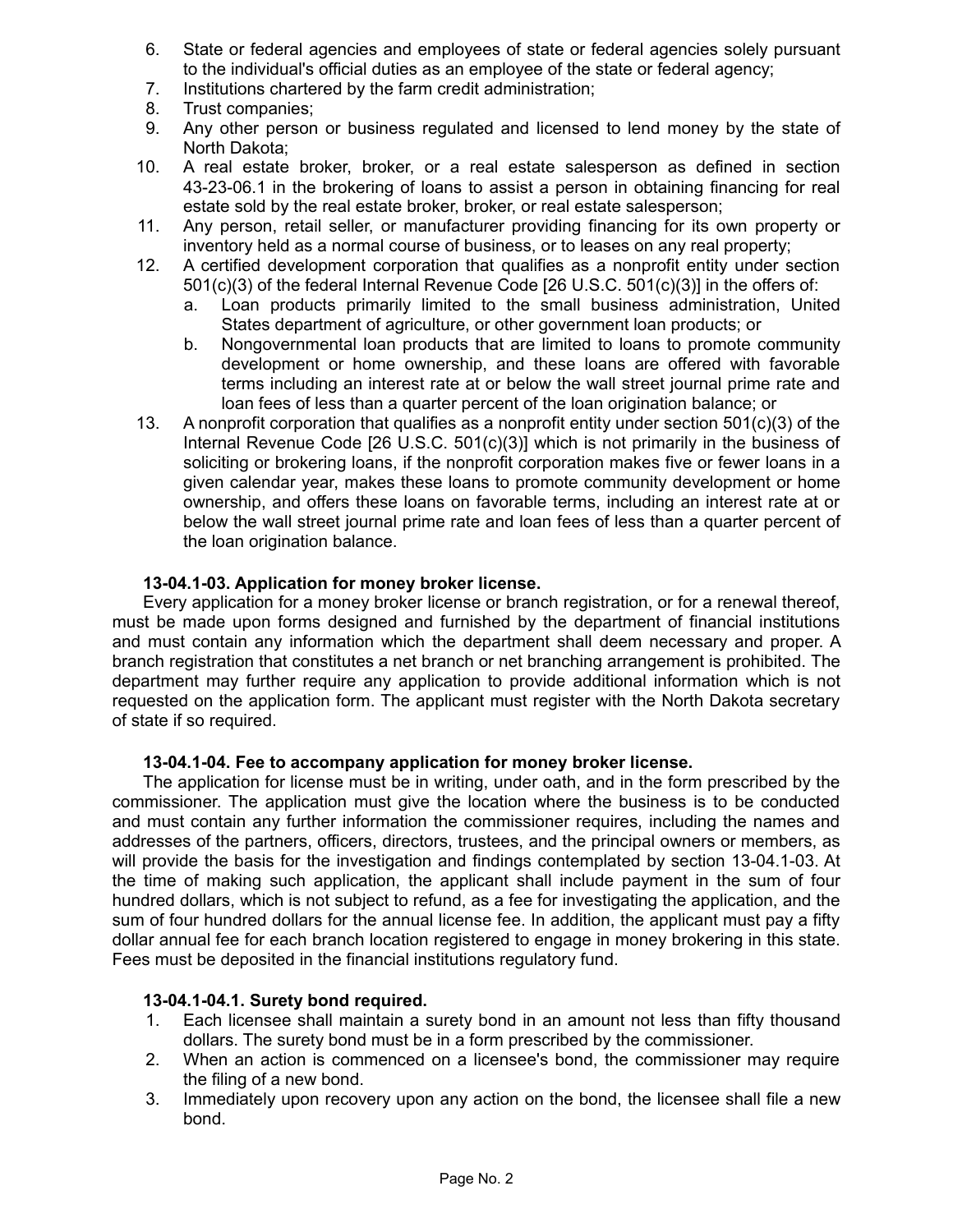# **13-04.1-04.2. Minimum net worth required.**

A minimum net worth must be continuously maintained by every licensee in accordance with this section.

- 1. Minimum net worth must be maintained in the amount of twenty-five thousand dollars.
- 2. If the net worth of a licensee falls below the minimum net worth set forth in subsection 1, the licensee shall provide a plan, subject to the approval of the commissioner, to increase the licensee's net worth to an amount in conformance with this section. Submission of a plan under this section must be made within twenty business days of a notice from the commissioner which states the licensee is not in compliance with subsection 1. If the licensee does not submit a plan under this section, fails to comply with an approved plan, or has repeated violations of subsection 1, the commissioner may revoke the license.

# **13-04.1-05. Expiration and renewal of license.**

All licenses required herein expire on December thirty-first of each year and may be renewed. Renewals are effective the succeeding January first. Applications for renewal must be submitted thirty days before the expiration of the license and must be accompanied by the required annual fees, which are not subject to refund. The form and content of renewal applications must be determined by the department of financial institutions, and a renewal application may be denied upon the same grounds as would justify denial of an initial application. When a licensee has been delinquent in renewing the licensee's license, the department may charge an additional fee of fifty dollars for the renewal of such license. A money broker license is not transferable. If the commissioner determines that an ownership change has occurred in a sole proprietorship, partnership, limited liability partnership, corporation, or limited liability corporation that was previously granted a money broker license, the commissioner may require a new application from the purchaser. The application must be filed within forty-five days from the date change of ownership is consummated. The department shall act on the application within sixty days from the date the application is received but may extend the review period for good cause. The money broker license granted to the previous owner continues in effect to the new purchaser until the application is either granted or denied.

# **13-04.1-05.1. Automatic six-month extension of license during 2009 calendar year.**

# Repealed by S.L. 2019, ch. 123, § 10.

# **13-04.1-06. Powers of the department of financial institutions.**

Insofar as consistent with the provisions of law, the department of financial institutions has the power to:

- 1. Determine the qualifications of all applicants based on financial responsibility, financial condition, business experience, character, and general fitness which must reasonably warrant the belief that the applicant's business will be conducted lawfully and fairly. In determining whether this qualification is met, and for the purpose of investigating compliance with the chapter, the commissioner may review and consider the relevant business records and capital adequacy of the applicant and the competence, experience, integrity, and financial ability of a person who is a member, partner, director, officer, or twenty-five percent or more shareholder of the applicant.
- 2. Establish codes of ethical conduct for licensees.

# **13-04.1-07. Manner in which records to be kept.**

Every money broker licensed under this chapter shall keep a record of all sums collected by them and of all loans and leases completed as a result of their efforts for a period of six years from the date of last entry thereon. The records of a licensee may be maintained electronically provided they can be reproduced upon request by the department of financial institutions and within the required statutory time period provided in this section. When a licensee ceases operations for any reason, the licensee shall inform the department of the location of the records. In addition, the licensee shall provide the name of the individual responsible for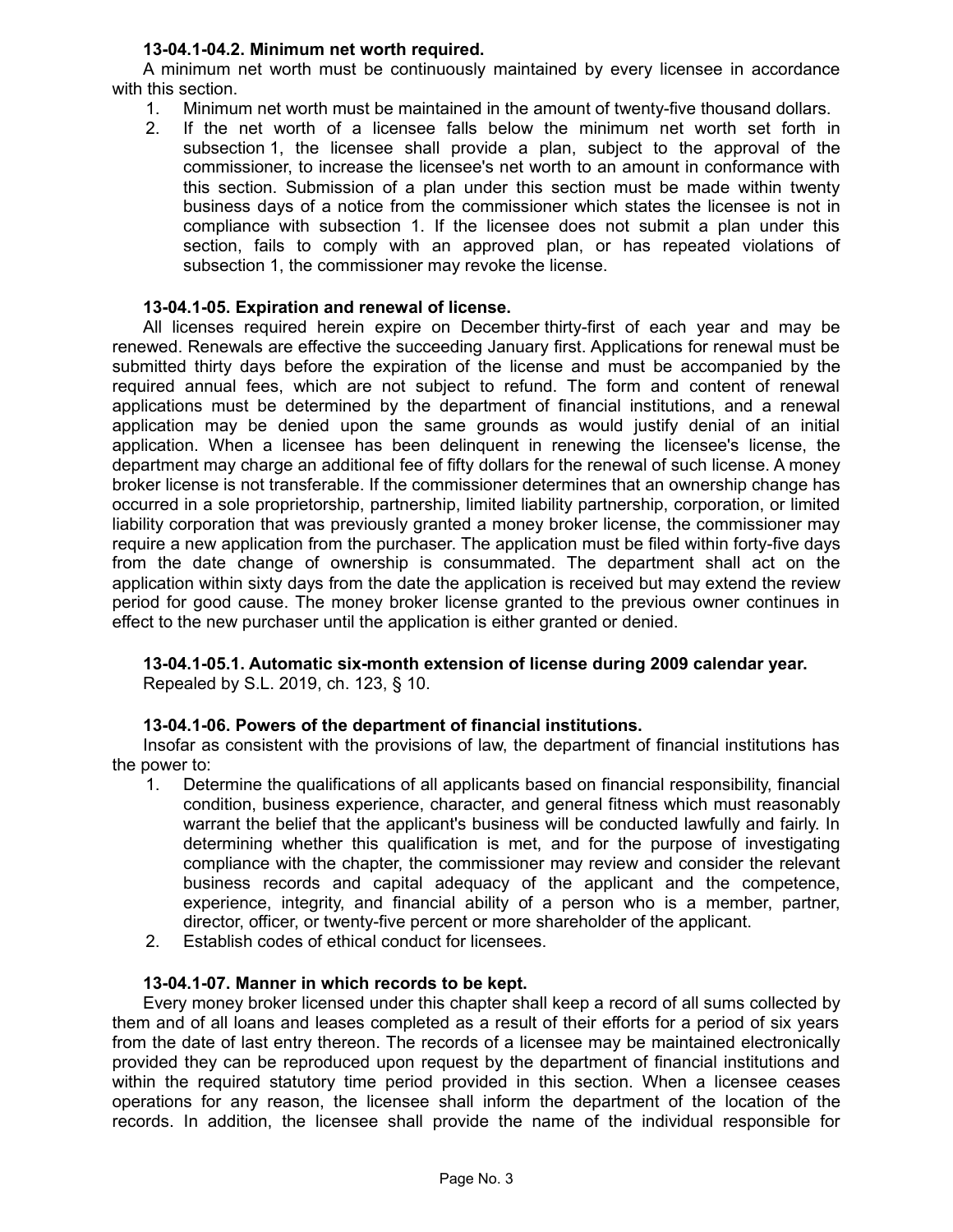maintenance of the records. The licensee shall notify the department within ten business days of the change of the location of the records or the change of the individual responsible for maintenance of the records.

# **13-04.1-08. Revocation of license - Suspension of license - Surrender of license.**

- 1. The commissioner may issue and serve upon any licensee an order suspending or revoking a licensee's license if the commissioner finds that:
	- a. The licensee has failed to pay the annual license fee under this chapter or any examination fee imposed by the commissioner under the authority of this chapter.
	- b. The licensee, either knowingly or without the exercise of due care to prevent the same, has violated any provision of this chapter or any regulation or order lawfully made pursuant to and within the authority of this chapter.
	- c. Any fact or condition existing at the time of the original application for such license which clearly would have warranted the department of financial institutions in refusing originally to issue such license.
	- d. The licensee has failed to maintain the required bond.
	- e. The licensee has failed to maintain registration with the secretary of state if so required.
- 2. The order must contain a notice of opportunity for hearing pursuant to chapter 28-32.
- 3. If no hearing is requested within twenty days of the date the order is served upon the licensee, or if a hearing is held and the commissioner finds that the record so warrants, the commissioner may enter a final order suspending or revoking the license.
- 4. If the commissioner finds that probable cause for revocation of any license exists and that enforcement of the chapter requires immediate suspension of such license pending investigation, it may, upon written notice, enter an order suspending such license for a period not exceeding sixty days, pending the holding of a hearing as prescribed in this chapter.
- 5. Any licensee may surrender the licensee's license by delivering it to the department of financial institutions with written notice of its surrender, but such surrender does not affect the licensee's civil or criminal liability for acts committed prior thereto.

# **13-04.1-08.1. Suspension and removal of money broker officers and employees.**

- 1. The commissioner of financial institutions may issue and serve upon a current or former money broker officer or employee and upon the licensee involved an order stating:
	- a. That the current or former officer or employee is willfully engaging or has willfully engaged in any of the following conduct:
		- (1) Violating a law, rule, order, or written agreement with the commissioner.
		- (2) Engaging in harassment or abuse, the making of false or misleading representations, or engaging in unfair practices involving lending activity.
		- (3) Performing an act of commission or omission or practice which is a breach of trust or a breach of fiduciary duty.
	- b. The term of the suspension or removal from employment and participation within the conduct or the affairs of a money broker.
- 2. The order must contain a notice of opportunity for hearing pursuant to chapter 28-32.
- 3. If a hearing is not requested within twenty days of the date the order is served, or if a hearing is held and the commissioner finds that the record so warrants, the commissioner may enter a final order suspending or removing the current or former employee. The current or former officer or employee may request a termination of the final order after a period of no less than three years.
- 4. A contested or default suspension or removal order is effective immediately upon service of the final order on the current or former officer or employee and upon the licensee. A consent order is effective as agreed. Any current or former officer or employee suspended or removed from employment and participation within the conduct or the affairs of a money broker pursuant to this section is not eligible, while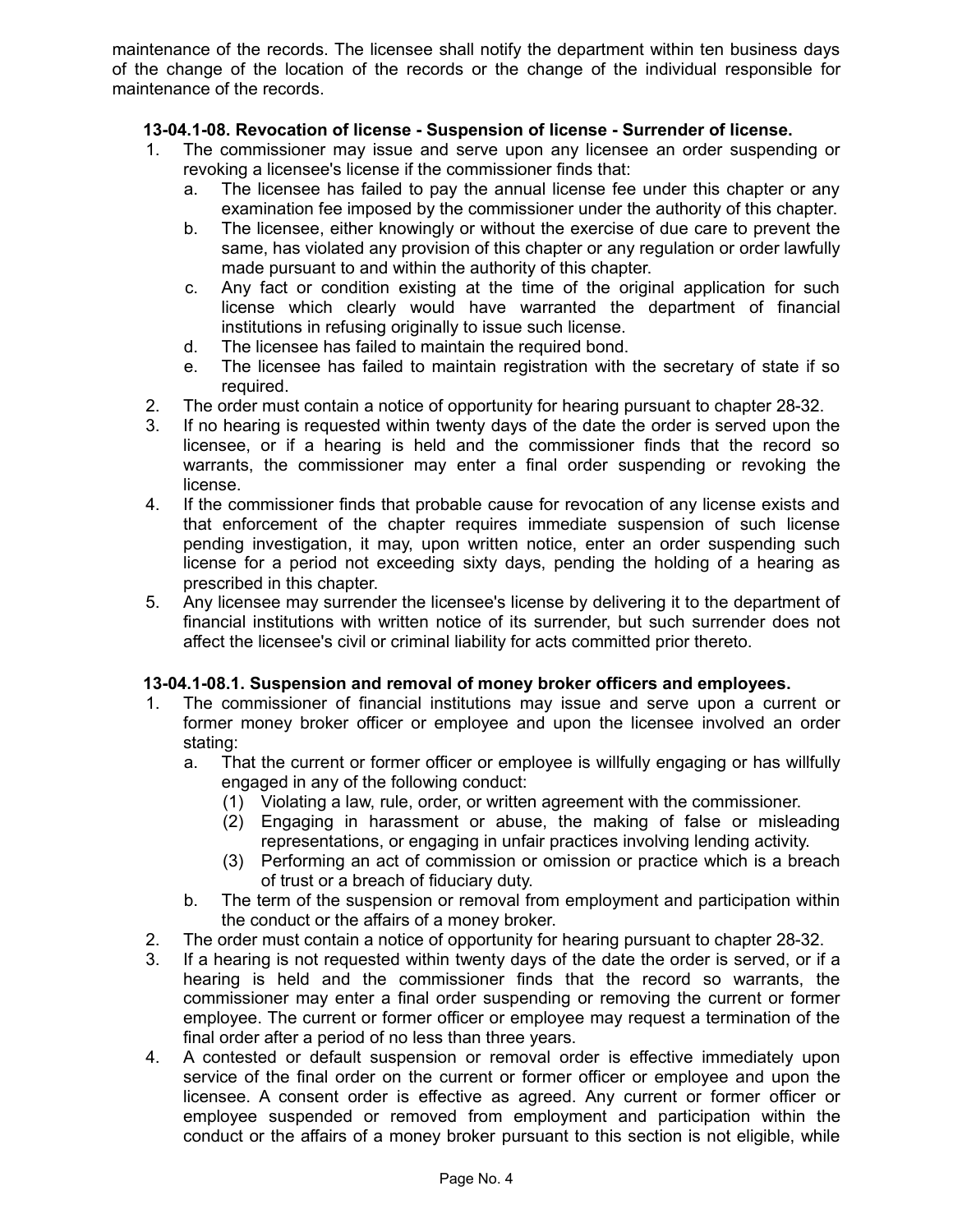under suspension or removal, to be employed or otherwise participate in the affairs of any financial corporation, financial institution, credit union, or any other entity licensed by the department of financial institutions.

- 5. When any current or former officer or employee, or other person participating in the conduct of the affairs of a licensee is charged with a felony in state or federal court which involves dishonesty or breach of trust, the commissioner may immediately suspend the person from office or prohibit the person from further participation in the affairs of the money broker, or both. The order is effective immediately upon service of the order on the licensee and the person charged and remains in effect until the criminal charge is finally disposed of or until modified by the commissioner. If a judgment of conviction, federal pretrial diversion, or similar state order or judgment is entered, the commissioner may order that the suspension or prohibition be made permanent. A finding of not guilty or other disposition of the charge does not preclude the commissioner from pursuing administrative or civil remedies.
- 6. Under this section, a person engages in conduct "willfully" if the person acted intentionally in the sense that the person was aware of what the person was doing.

### **13-04.1-09. Prohibited acts and practices.**

It is a violation of this chapter for a person subject to this chapter to knowingly:

- 1. Make or cause to be made any material false statement or representation in any application or other document or statement required to be filed under any provision of this chapter, or to omit to state any material statement or fact necessary in order to make the statements made, in light of the circumstances under which they are made, not misleading.
- 2. Directly or indirectly, employ any device, scheme, or artifice to defraud or mislead borrowers or lenders to defraud any person.
- 3. Directly or indirectly, make any untrue statement of a material fact or to omit to state a material fact necessary in order to make the statements made, in the light of the circumstances under which they are made, not misleading in connection with the procurement or promise of procurement of any lender or loan funds.
- 4. Engage in any unfair or deceptive practice toward any person.
- 5. Obtain property by fraud or misrepresentation.
- 6. Solicit, advertise, or enter into a contract for specific interest rates, points, or other financing terms unless the terms are actually available at the time of soliciting, advertising, or contracting.
- 7. Conduct any business covered by this chapter without holding a valid license as required under this chapter, or assist or aid and abet any person in the conduct of business under this chapter without a valid license as required under this chapter.
- 8. Fail to make disclosures as required by this chapter and any other applicable state or federal law and regulations.
- 9. Fail to comply with this chapter or rules adopted under this chapter, or fail to comply with any other state or federal law, including the rules and regulations thereunder, applicable to any business authorized or conducted under this chapter.
- 10. Make, in any manner, any false or deceptive statement or representation, including, with regard to the rates, points, or other financing terms or conditions for a residential mortgage loan or engage in bait and switch advertising.
- 11. Negligently make any false statement or knowingly and willfully make any omission of material fact in connection with any information or reports filed with a governmental agency or the nationwide mortgage licensing system and registry or in connection with any investigation conducted by the commissioner or another governmental agency.
- 12. Make any payment, threat, or promise, directly or indirectly, to any person for the purposes of influencing the independent judgment of the person in connection with a loan or make any payment, threat, or promise, directly or indirectly, to any appraiser of a property, for the purposes of influencing the independent judgment of the appraiser with respect to the value of the property.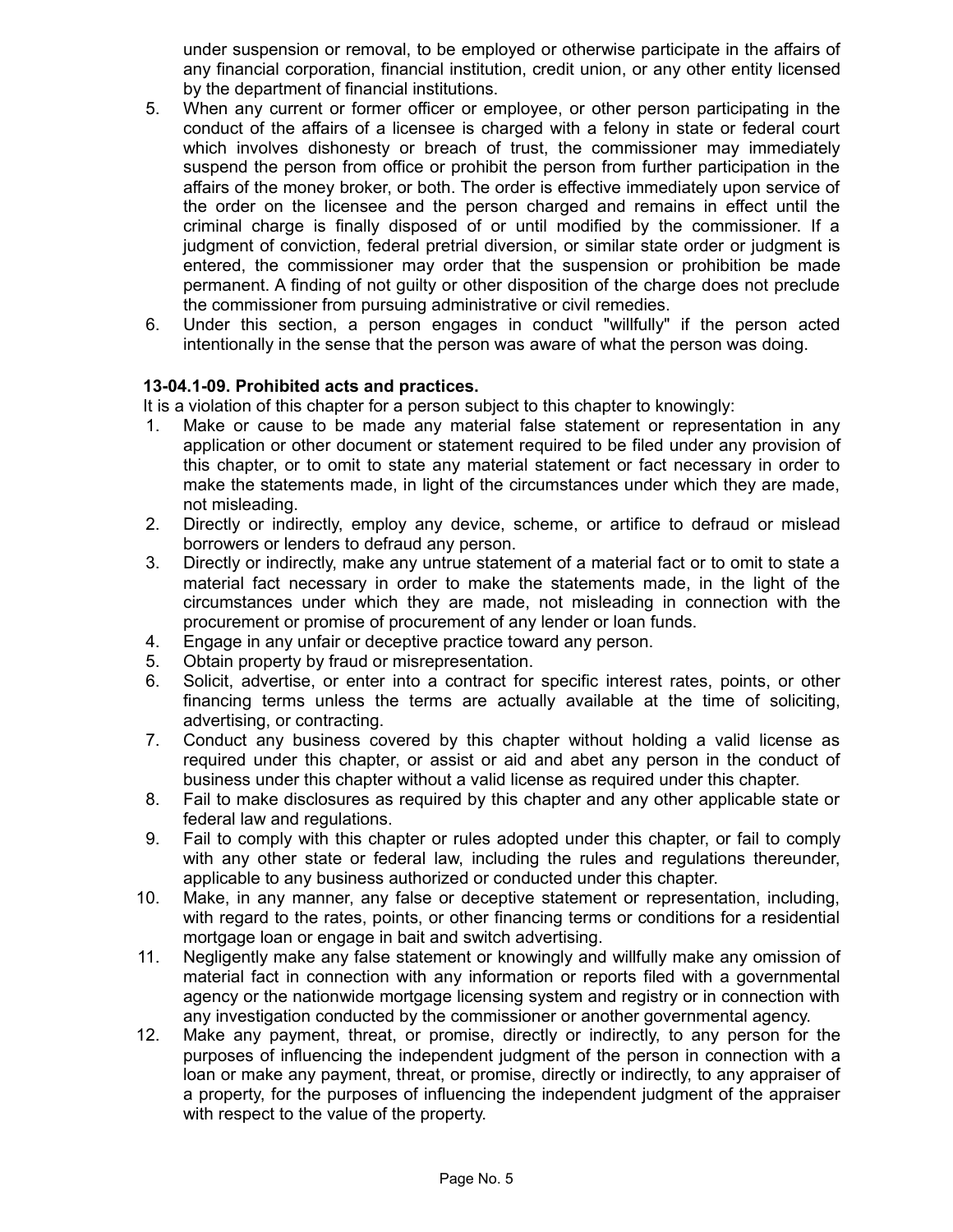- 13. Collect, charge, attempt to collect or charge, or use or propose any agreement purporting to collect or charge any fee prohibited by this chapter.
- 14. Cause or require a borrower to obtain property insurance coverage in an amount that exceeds the replacement cost of the improvements as established by the property insurer.
- 15. Fail to truthfully account for moneys belonging to a party to a loan transaction.
- 16. Conduct another business within the same office, suite, room, or place of business at which the licensee engages in money broker business unless the commissioner provides written authorization after a determination the other business is not contrary to the best interests of any borrower or potential borrower.
- 17. Enter any agreement that constitutes a precomputed loan.

#### **13-04.1-09.1. Advance fees prohibited - Exception.**

A money broker may not take any type of fee in advance before the funding of the loan or lease, unless the money broker is licensed under this chapter.

# **13-04.1-09.2. Maximum charges permitted for loans not in excess of one thousand dollars - Refund - Installment payments - Permitted charges.**

Repealed by S.L. 2021, ch. 112, § 5.

#### **13-04.1-09.3. Maximum charges permitted for loans - Installment payments - Permitted charges.**

- 1. Interest charges and other fees must be set at rates, amounts, and terms as agreed to by the parties within the loan contract. However, a licensee may not contract for or receive finance charges pursuant to a loan in excess of an annual rate of thirty-six percent, including all charges and fees necessary for the extension of credit incurred at the time of origination.
- 2. Additional charges may be assessed for nonpayment or late payment as agreed to by the parties within the loan contract. However, a licensee may not contract for or receive charges in excess of five percent of the payment. For loans originated for fifty thousand dollars or less, these charges may not exceed twenty dollars for each nonpayment or late payment. The charge may be collected at the time of the default or any time after default. However, if the charge is taken out of any payment received after a default occurs and if the deduction results in the default of a subsequent payment, a charge may not be made for the subsequent default. This restriction does not apply to court costs; lawful fees for the filing, recording, or releasing in any public office of any instrument securing a loan; and the identifiable charge or premium for insurance provided for by rule.
- 3. Additional restrictions for small loans originated for less than two thousand dollars include the following:
	- a. Installment loans must be paid in equal installments as agreed to by the parties within the loan contract. However, the maximum term for installment loans may not exceed thirty-six months, and a balloon payment is prohibited.
	- b. Outstanding balances of existing loans may be refinanced into a new small loan of less than two thousand dollars, but the combination of any refinance fees along with any fees collected as part of the original loans may not exceed one hundred dollars per calendar year.
	- c. Additional charges may be assessed as part of a loan extension or deferment of payment agreed to by the parties within the agreement. However, a licensee may not contract for or receive charges in excess of one hundred dollars for these loan extensions or deferments per calendar year.

#### **13-04.1-10. Orders and injunctions.**

Whenever it appears to the department of financial institutions either upon complaint or otherwise, that any person has engaged in, is engaging in, or is about to engage in any act or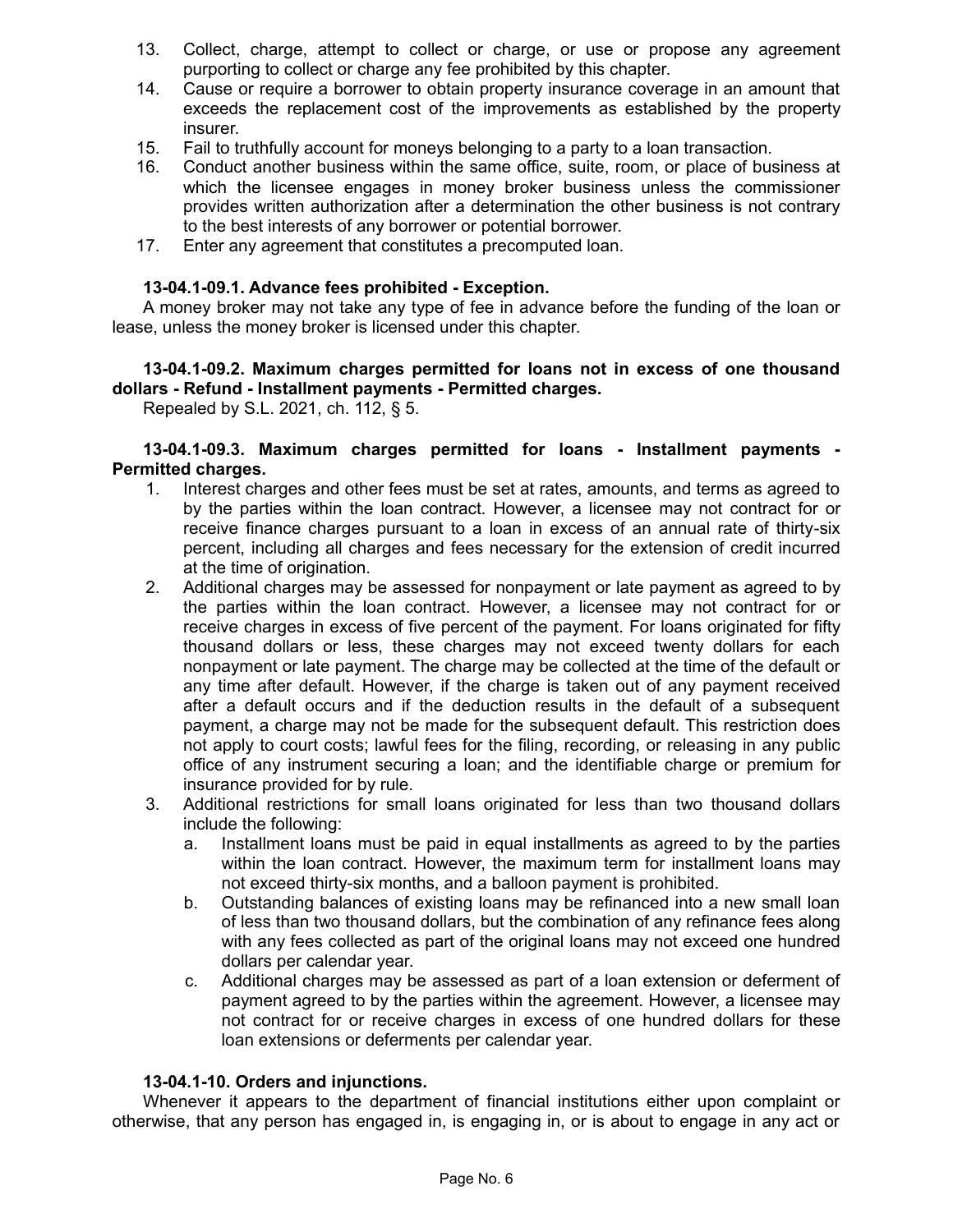practice or transaction which is prohibited by this chapter, or by any order of the department issued pursuant to any section of this chapter or which is declared to be illegal in this chapter, the department may, in its discretion:

- 1. Issue any order, including cease and desist, stop, and suspension orders, which it deems necessary or appropriate in the public interest or for the protection of the public; provided, however, that any person aggrieved by an order issued pursuant to this subsection may request a hearing before the department if such request is made within ten days after receipt of the order. Such hearing must be held in accordance with chapter 28-32 as must any appeal therefrom.
- 2. Apply to the district court of any county in this state for an injunction restraining such person and the agents, employees, partners, officers, and directors of such person from continuing such act, practice, or transaction of engaging therein or doing any acts in furtherance thereof, and for such other and further relief as the facts may warrant. In any proceeding for an injunction, the department may apply for and on due showing be entitled to have issued the court's subpoena requiring the appearance forthwith of any defendants and their agents, employees, partners, officers, or directors, and the production of such documents, books, and records as may appear necessary for the hearing upon the petition for an injunction. Upon proof of any of the offenses described in this section, the court may grant such injunction as the facts may warrant. The court may not require the department to post a bond.

# **13-04.1-11. Investigations, subpoenas, and examination authority.**

In addition to any authority allowed under this chapter, the commissioner may conduct investigations and examinations as follows:

- 1. The department of financial institutions in its discretion:
	- a. May make such public or private investigation or examination within or outside this state as it deems necessary to determine whether any person has violated or is about to violate any provision of this chapter or any rule or order hereunder, or to aid in the enforcement of this chapter or in the prescribing of rules and forms hereunder. The licensee shall pay an investigation or examination fee and must be charged by the department of financial institutions at an hourly rate to be set by the commissioner, sufficient to cover all reasonable expenses of the department associated with the visitation provided for by this section. Fees must be deposited in the financial institutions regulatory fund.
	- b. May require or permit any person to file a statement in writing, under oath or otherwise as the department determines, as to all the facts and circumstances concerning the matter to be investigated or examined.
	- c. May publish information concerning any violation of this chapter or any rule or order hereunder.
- 2. For the purpose of any investigation, examination, or proceeding under this chapter, the department of financial institutions may administer oaths and affirmations, subpoena witnesses, compel their attendance, take evidence, and require the production of any books, papers, correspondence, memoranda, agreements, or other documents or records which the department deems relevant or material to the inquiry.
- 3. In case of contumacy by, or refusal to obey a subpoena issued to, any person, the district court, upon application by the department of financial institutions, may issue to the person an order requiring such person to appear before the department, there to produce documentary evidence if so ordered or to give evidence touching the matter in question under investigation or examination. Failure to obey the order of the court may be punished by the court as a contempt of court.
- 4. No person is excused from attending and testifying or from producing any document or record before the department of financial institutions, or in obedience to the subpoena of the department, or in any proceeding instituted by the department, on the grounds that the testimony or evidence, documentary or otherwise, required of such person may tend to incriminate such person or subject such person to a penalty forfeiture; but no individual may be prosecuted or subjected to any penalty or forfeiture for or on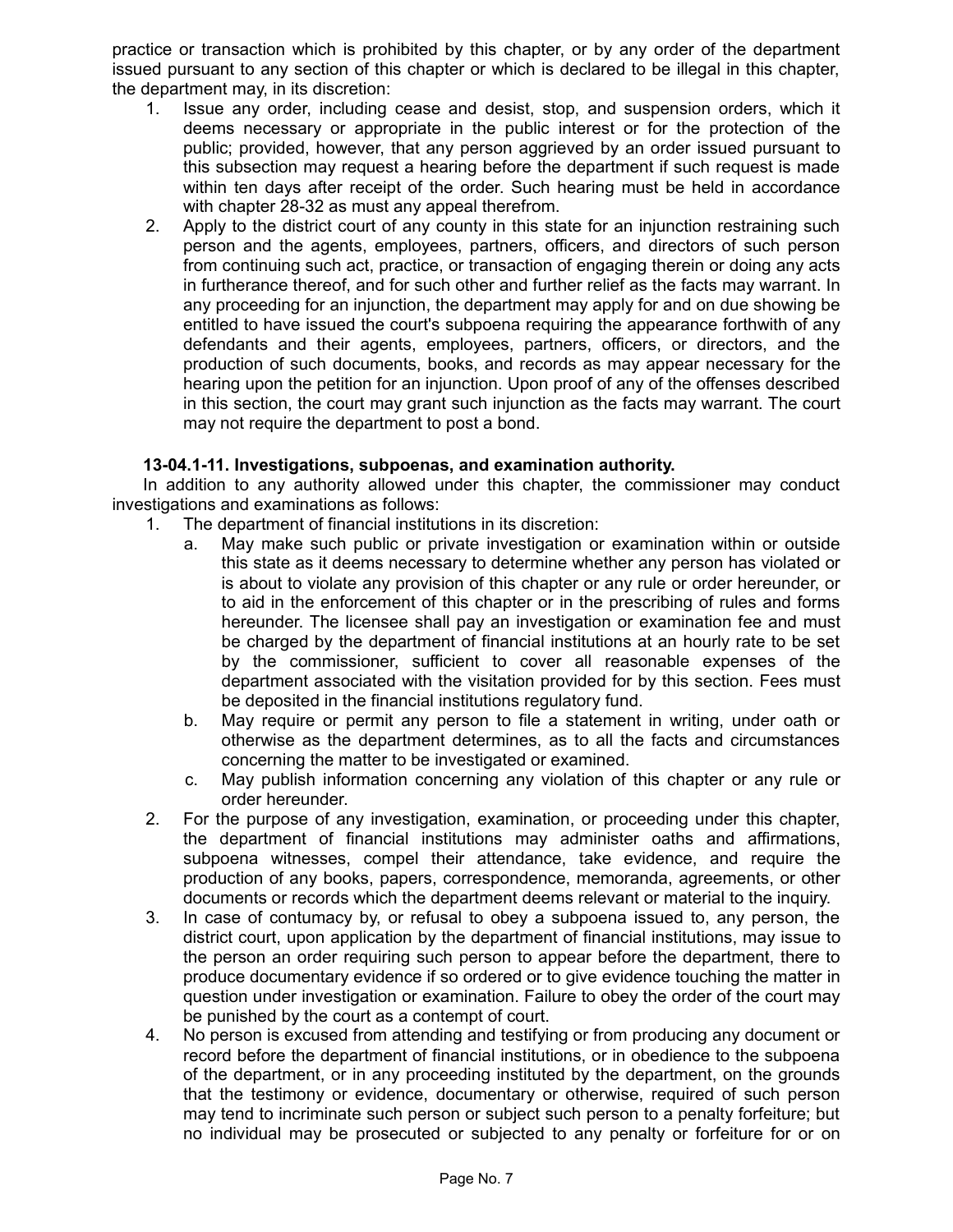account of any transaction, matter, or thing concerning which such person is compelled, after claiming the privilege against self-incrimination, to testify or produce evidence, documentary or otherwise, except that the individual testifying is not exempt from prosecution and punishment for perjury or contempt committed in testifying.

- 5. For purposes of initial licensing, license renewal, license suspension, license conditioning, license revocation or termination, or general or specific inquiry or investigation to determine compliance with this chapter, the commissioner may access, receive, and use any books, accounts, records, files, documents, information, or evidence, including:
	- a. Criminal, civil, and administrative history information, including nonconviction data;
	- b. Personal history and experience information, including independent credit reports obtained from a consumer reporting agency described in section 603(p) of the Fair Credit Reporting Act; and
	- c. Any other documents, information, or evidence the commissioner deems relevant to the inquiry or investigation regardless of the location, possession, control, or custody of such documents, information, or evidence.
- 6. For purposes of investigating violations or complaints arising under this chapter, or for purposes of examination, the commissioner may review, investigate, or examine any licensee or person subject to this chapter, as often as necessary in order to carry out the purposes of this chapter.
- 7. Each licensee or person subject to this chapter shall make available to the commissioner upon request the books and records relating to the operations of such licensee or person subject to this chapter. The commissioner shall have access to such books and records and interview the officers, principals, mortgage loan originators, employees, independent contractors, agents, and customers of the licensee or person subject to this chapter concerning their business.
- 8. Each licensee or person subject to this chapter shall make or compile reports or prepare other information as directed by the commissioner in order to carry out the purposes of this section, including:
	- a. Accounting compilations;
	- b. Information lists and data concerning loan transactions in a format prescribed by the commissioner; or
	- c. Such other information deemed necessary to carry out the purposes of this section.
- 9. In making any investigation or examination authorized by this chapter, the commissioner may control access to any documents and records of the licensee or person under investigation or examination. The commissioner may take possession of the documents and records or place a person in exclusive charge of the documents and records in the place where they are usually kept. During the period of control, a person may not remove or attempt to remove any of the documents and records except pursuant to a court order or with the consent of the commissioner. Unless the commissioner has reasonable grounds to believe the documents or records of the licensee have been, or are at risk of being altered or destroyed for purposes of concealing a violation of this chapter, the licensee or owner of the documents and records may have access to the documents or records as necessary to conduct its ordinary business affairs.
- 10. In order to carry out the purposes of this section, the commissioner may:
	- a. Retain accountants, or other professionals and specialists as examiners, auditors, or investigators to conduct or assist in the conduct of examinations or investigations;
	- b. Enter into agreements or relationships with other government officials or regulatory associations in order to improve efficiencies and reduce regulatory burden by sharing resources, standardized or uniform methods or procedures, and documents, records, information, or evidence obtained under this section;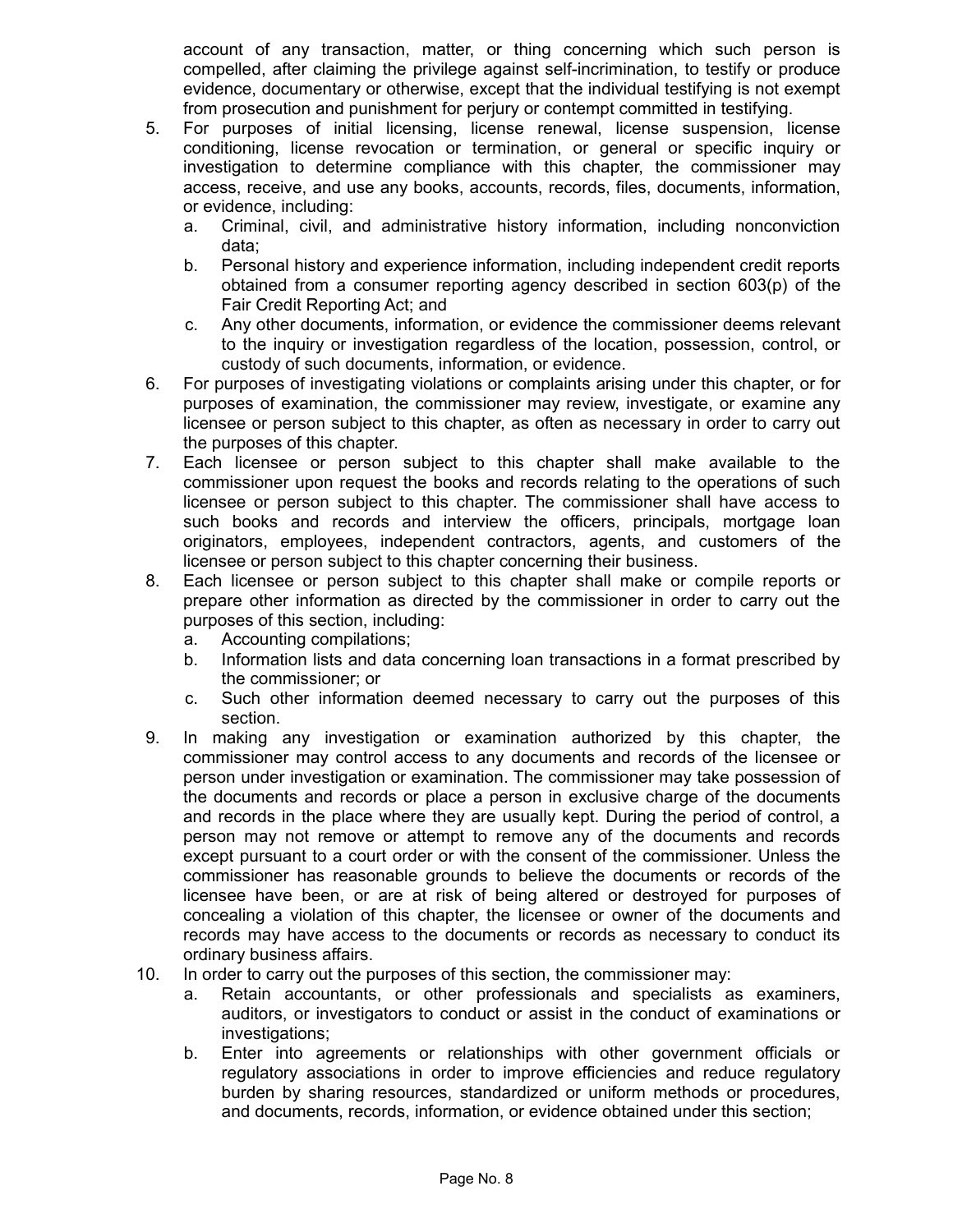- c. Use, hire, contract, or employ publicly or privately available analytical systems, methods, or software to examine or investigate the licensee, individual, or person subject to this chapter;
- d. Accept and rely on examination or investigation reports made by other government officials, within or without this state; and
- e. Accept audit reports made by an independent certified public accountant for the licensee or person subject to this chapter in the course of that part of the examination covering the same general subject matter as the audit and may incorporate the audit report in the report of the examination, report of investigation, or other writing of the commissioner.
- 11. The authority of this section remains in effect, whether such a licensee or person subject to this chapter acts or claims to act under any licensing or registration law of this state or claims to act without such authority.
- 12. A licensee or person subject to investigation or examination under this section may not knowingly withhold, abstract, remove, mutilate, destroy, or secrete any books, records, computer records, or other information.

### **13-04.1-11.1. Response to department requests.**

An applicant, licensee, or other person subject to the provisions of this chapter shall comply with requests for information, documents, or other requests from the department of financial institutions within the time specified in the request, which must be a minimum of ten days, or, if no time is specified, within thirty days of the mailing of the request by the department of financial institutions. If the request for information is in regard to a new application or renewal of an existing application and is not received within the time specified in the request, or within thirty days of the mailing of the request, the department may deny the application.

### **13-04.1-12. Remedies not exclusive.**

The remedies provided for in this chapter are in addition to and not exclusive of any other remedies provided by law.

#### **13-04.1-13. Penalty.**

Any person violating any of the provisions of this chapter or any rule or order of the department of financial institutions made pursuant to the provisions of this chapter or who engages in any act, practice, or transaction declared by any provision of this chapter to be unlawful is guilty of a class C felony. The commissioner may impose a civil money penalty not to exceed five thousand dollars per violation upon a person or agency who willfully violates a law, rule, written agreement, or order under this chapter. An interested party may appeal the assessment of a civil money penalty under the provisions of chapter 28-32 by filing a written notice of appeal within twenty days after service of the assessment of civil money penalties. A civil money penalty collected under this section must be paid to the state treasurer and deposited in the financial institutions regulatory fund.

# **13-04.1-14. Confidentiality.**

To promote more effective regulation and reduce regulatory burden through supervisory information sharing:

1. Except as otherwise provided in Public Law 110-289, section 1512, the requirements under any federal law, chapter 44-04, or section 6-01-07.1, regarding the privacy or confidentiality of any information or material provided to the nationwide mortgage licensing system and registry, and any privilege arising under federal or state law, including the rules of any federal or state court, with respect to such information or material, continue to apply to such information or material after the information or material has been disclosed to the nationwide mortgage licensing system and registry. Such information and material may be shared with all state and federal regulatory officials with mortgage industry oversight authority without the loss of privilege or the